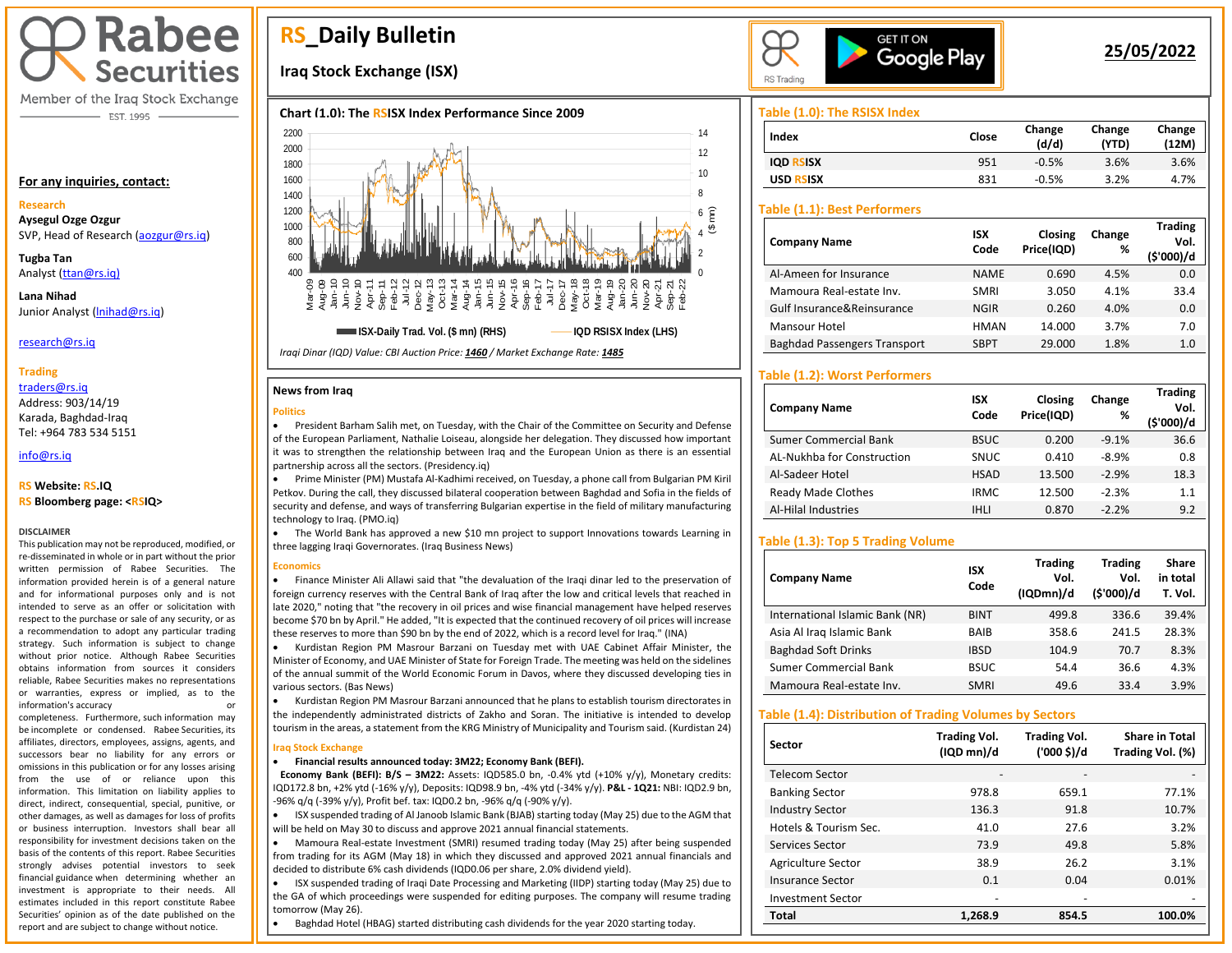

Follow Rabee Securities (RS) on Twitter, join Facebook and LinkedIn groups.



İ

# s **Daily Transactions in Brief**

| The RSISX index ended the day at IQD951/\$831 (-0.5%) (+3.6% and +3.2% YTD change, respectively).                                                                                                                                                                  | <b>Chart (1.1): Non-Iragi's Transactions (IQD mn)</b> |                   |
|--------------------------------------------------------------------------------------------------------------------------------------------------------------------------------------------------------------------------------------------------------------------|-------------------------------------------------------|-------------------|
| The number of traded shares was 1.1 bn and the trading volume was IQD1.3 bn (\$0.9 mn).<br>7 out of 34 traded listed stocks' price increased and 13 traded listed stocks' price decreased while the prices of 14 stocks haven't changed.                           | 4.1                                                   | ■ Buys            |
| Non-Iragis executed 8 transactions in this session:                                                                                                                                                                                                                |                                                       | ⊧ Sell            |
| Buys: IQD4.1 mn (\$2.8 K); 1 transaction in 1 company operating in banking sector.<br>Sell: IQD17.7 mn (\$11.9 K); 7 transactions in 3 companies operating in banking and industry sectors.<br>Net Sell: IQD13.6 mn (\$9.2 K). Share in total trading volume: 0.9% |                                                       | ■ Net Buys (Sell) |
|                                                                                                                                                                                                                                                                    | $-13.6$<br>$-17.7$                                    |                   |

| <b>Company Names</b>                           | <b>ISX</b><br>Code | <b>Opening</b><br>Price<br>(IQD/share) | <b>Price at</b><br><b>Session</b><br>Close<br>(IQD/share) | <b>Previous</b><br><b>Closing</b><br><b>Price</b><br>(IQD/share) | Change<br>in<br>Closing<br>Price | <b>Highest</b><br>Price<br>(IQD/share) | Lowest<br>Price<br>(IQD/share) | No.of<br><b>Trades</b><br>(H/d) | No. of<br><b>Traded</b><br><b>Shares</b><br>(mn)/d | <b>Trading</b><br>Vol. (IQD<br>$mn)$ /d | <b>Avrg. Daily Trading</b><br><b>Vol. (Including Cross</b><br>Trans.) ('000 \$)* | <b>Mcap</b><br>(Smn)     | Last<br>$Fin.**$ | P/E<br>(Last) | P/BV<br>(Last) |
|------------------------------------------------|--------------------|----------------------------------------|-----------------------------------------------------------|------------------------------------------------------------------|----------------------------------|----------------------------------------|--------------------------------|---------------------------------|----------------------------------------------------|-----------------------------------------|----------------------------------------------------------------------------------|--------------------------|------------------|---------------|----------------|
|                                                |                    |                                        |                                                           |                                                                  |                                  | <b>Telecom Sector</b>                  |                                |                                 |                                                    |                                         |                                                                                  |                          |                  |               |                |
| <b>Asiacell Communications PJSC</b>            | <b>TASC</b>        | $\overline{\phantom{a}}$               | Suspend/GA                                                | 8.50                                                             |                                  |                                        |                                | $\overline{\phantom{a}}$        |                                                    |                                         | 192.9                                                                            | 1,774.4                  | <b>FY21</b>      | 7.9           | 1.8            |
| Al-Khatem Telecoms                             | <b>TZNI</b>        |                                        | no trade                                                  | 2.35                                                             | $\overline{a}$                   |                                        | $\overline{\phantom{a}}$       | $\overline{a}$                  | $\overline{\phantom{a}}$                           | $\overline{\phantom{a}}$                | 0.1                                                                              | 2,895.6                  | 9M21             | 61.1          | 1.8            |
| <b>Telecom Sector Total</b>                    |                    |                                        |                                                           |                                                                  |                                  |                                        |                                |                                 |                                                    |                                         |                                                                                  | 4,670.0                  |                  |               |                |
|                                                |                    |                                        |                                                           |                                                                  |                                  | <b>Banking Sector</b>                  |                                |                                 |                                                    |                                         |                                                                                  |                          |                  |               |                |
| Al-Arabiya Islamic Bank (NR)                   | <b>BAAI</b>        | $\overline{\phantom{a}}$               | no trade                                                  | 1.15                                                             |                                  |                                        | $\overline{\phantom{a}}$       | $\overline{\phantom{a}}$        |                                                    |                                         |                                                                                  | 193.6                    | 9M21             | m.d.          | 1.2            |
| Asia Al Iraq Islamic Bank                      | <b>BAIB</b>        | 1.08                                   | 1.08                                                      | 1.08                                                             | 0.0%                             | 1.08                                   | 1.08                           | - 5                             | 332.0                                              | 358.6                                   | 60.8                                                                             | 181.8                    | 3M22             | m.d.          | 1.1            |
| Ameen Al-Iraq Islamic Bank (NR)                | <b>BAME</b>        | $\overline{\phantom{a}}$               | no trade                                                  | 1.00                                                             |                                  |                                        | $\overline{\phantom{a}}$       |                                 |                                                    | $\overline{\phantom{a}}$                | $\overline{\phantom{a}}$                                                         | 134.7                    | <b>FY21</b>      | m.d.          | 1.3            |
| Al-Mashreg Al-Arabi Islamic Bank<br>$(NR)$ *** | <b>BAMS</b>        | $\overline{\phantom{a}}$               | no trade                                                  |                                                                  |                                  |                                        |                                |                                 |                                                    |                                         | $\overline{\phantom{a}}$                                                         | $\overline{\phantom{a}}$ | 3M22             |               |                |
| Al-Ansari Isl. Bank for Inv.&Fin. (NR)         | <b>BANS</b>        | $\overline{\phantom{a}}$               | no trade                                                  | 1.00                                                             | $\overline{\phantom{a}}$         | $\overline{\phantom{a}}$               | $\overline{\phantom{a}}$       | $\overline{\phantom{a}}$        | $\overline{\phantom{a}}$                           | $\overline{\phantom{a}}$                | 0.0                                                                              | 168.4                    | <b>FY21</b>      | 687.2         | 1.0            |
| <b>Ashur International Bank</b>                | <b>BASH</b>        | $\overline{\phantom{a}}$               | Suspend/GA                                                | 0.41                                                             | $\overline{\phantom{a}}$         | $\blacksquare$                         | $\overline{\phantom{a}}$       | $\overline{\phantom{a}}$        | $\overline{\phantom{a}}$                           |                                         | 3.1                                                                              | 69.0                     | 9M21             | 10.7          | 0.4            |
| <b>Babylon Bank</b>                            | <b>BBAY</b>        | $\overline{\phantom{a}}$               | Suspend/ISC                                               | 0.10                                                             |                                  |                                        |                                |                                 |                                                    |                                         | 4.5                                                                              | 16.8                     | 3M22             | n.v.          | 0.1            |
| <b>Bank of Baghdad</b>                         | <b>BBOB</b>        | 1.20                                   | 1.21                                                      | 1.21                                                             | 0.0%                             | 1.21                                   | 1.20                           | 13                              | 40.9                                               | 49.1                                    | 118.1                                                                            | 203.7                    | 3M22             | 10.2          | 0.9            |
| Cihan Bank for Islamic & Finance               | <b>BCIH</b>        | 2.29                                   | 2.29                                                      | 2.29                                                             | 0.0%                             | 2.29                                   | 2.29                           | $\overline{2}$                  | 0.2                                                | 0.5                                     | 20.7                                                                             | 393.2                    | 3M22             | 84.9          | 2.0            |
| <b>Commercial Bank of Iraq</b>                 | <b>BCOI</b>        | $\overline{\phantom{a}}$               | no trade                                                  | 0.55                                                             |                                  |                                        | $\overline{\phantom{a}}$       |                                 |                                                    |                                         | 15.4                                                                             | 92.6                     | <b>FY21</b>      | 10.6          | 0.4            |
| Dar Es Salaam Inv. Bank (NR)***                | <b>BDSI</b>        | $\overline{\phantom{a}}$               | Suspend/ISC                                               | 0.13                                                             |                                  |                                        | $\overline{\phantom{a}}$       |                                 |                                                    |                                         | $\overline{\phantom{a}}$                                                         | 21.9                     | 3M18             | n.v.          | 0.4            |
| <b>Economy Bank (NR)</b>                       | <b>BEFI</b>        | $\overline{\phantom{a}}$               | Suspend/ISC                                               | 0.53                                                             |                                  |                                        | $\overline{\phantom{a}}$       |                                 |                                                    |                                         | $\overline{\phantom{a}}$                                                         | 88.9                     | <b>FY21</b>      | 23.1          | 0.5            |
| <b>Elaf Islamic Bank</b>                       | <b>BELF</b>        | $\overline{\phantom{a}}$               | no trade                                                  | 0.41                                                             |                                  | $\overline{\phantom{a}}$               | $\overline{\phantom{a}}$       | $\overline{\phantom{a}}$        |                                                    |                                         | 13.6                                                                             | 69.0                     | 3M22             | 84.4          | 0.4            |
| Erbil Bank for Invest. & Finance (NR)          | <b>BERI</b>        | $\overline{\phantom{a}}$               | no trade                                                  | 0.11                                                             | $\overline{\phantom{a}}$         | $\overline{\phantom{a}}$               | $\overline{\phantom{a}}$       | $\overline{\phantom{a}}$        | $\overline{\phantom{a}}$                           | $\blacksquare$                          | $\overline{\phantom{a}}$                                                         | 19.6                     | <b>FY21</b>      | n.v.          | 0.1            |
| <b>Gulf Commercial Bank</b>                    | <b>BGUC</b>        | 0.16                                   | 0.16                                                      | 0.16                                                             | 0.0%                             | 0.16                                   | 0.16                           | 6                               | 36.0                                               | 5.8                                     | 5.3                                                                              | 32.3                     | 3M22             | m.d.          | 0.2            |
| <b>Investment Bank of Iraq</b>                 | <b>BIBI</b>        | 0.28                                   | 0.28                                                      | 0.28                                                             | 0.0%                             | 0.28                                   | 0.28                           | 3                               | 5.0                                                | 1.4                                     | 13.8                                                                             | 47.1                     | 3M22             | 55.4          | 0.3            |
| <b>International Development Bank (NR)</b>     | <b>BIDB</b>        | $\overline{\phantom{a}}$               | no trade                                                  | 0.81                                                             |                                  |                                        | $\overline{\phantom{a}}$       |                                 |                                                    |                                         | 63.8                                                                             | 136.4                    | 3M22             | 9.3           | 0.7            |
| Iraqi Islamic Bank                             | <b>BIIB</b>        | $\overline{\phantom{a}}$               | no trade                                                  | 0.54                                                             |                                  |                                        | $\overline{\phantom{a}}$       |                                 |                                                    |                                         | 48.5                                                                             | 90.9                     | 3M22             | 13.4          | 0.5            |
| Iraqi Middle East Investment Bank              | <b>BIME</b>        | $\overline{\phantom{a}}$               | Suspend/GA                                                | 0.18                                                             |                                  |                                        | $\overline{\phantom{a}}$       |                                 |                                                    |                                         | 89.4                                                                             | 30.3                     | <b>FY21</b>      | 174.7         | 0.2            |
| Iraq Noor Islamic Bank (NR)                    | <b>BINI</b>        | $\overline{a}$                         | no trade                                                  | 1.00                                                             |                                  |                                        | $\overline{\phantom{0}}$       |                                 |                                                    |                                         | 138.4                                                                            | 168.4                    | 3M22             | m.d.          | 1.0            |
| <b>International Islamic Bank (NR)</b>         | <b>BINT</b>        | 1.70                                   | 1.70                                                      | 1.70                                                             | 0.0%                             | 1.70                                   | 1.70                           | 6                               | 294.0                                              | 499.8                                   | 177.8                                                                            | 298.6                    | <b>FY21</b>      | 217.6         | 1.7            |
| Al Janoob Islamic Bank (NR)                    | <b>BJAB</b>        | $\overline{\phantom{a}}$               | Suspend/GA                                                | 1.00                                                             |                                  |                                        | $\overline{\phantom{a}}$       | $\overline{\phantom{a}}$        |                                                    |                                         | 0.0                                                                              | 168.4                    | <b>FY21</b>      | 49.8          | 1.0            |
| Kurdistan International Islamic Bank           | <b>BKUI</b>        | $\overline{\phantom{a}}$               | no trade                                                  | 1.20                                                             | $\overline{\phantom{a}}$         | $\overline{\phantom{a}}$               | $\overline{\phantom{a}}$       | $\overline{\phantom{a}}$        | $\overline{\phantom{a}}$                           |                                         | 814.7                                                                            | 323.2                    | <b>FY21</b>      | 92.0          | 0.8            |
| Al-Ataa Islamic Bank (NR)                      | <b>BLAD</b>        | $\overline{\phantom{a}}$               | no trade                                                  | 0.27                                                             | $\overline{\phantom{a}}$         | $\overline{\phantom{a}}$               | $\overline{\phantom{a}}$       | $\overline{a}$                  | $\overline{\phantom{a}}$                           |                                         | 24.9                                                                             | 45.5                     | 9M21             | 21.1          | 0.3            |
| <b>Mosul Bank</b>                              | <b>BMFI</b>        | 0.21                                   | 0.21                                                      | 0.21                                                             | 0.0%                             | 0.21                                   | 0.21                           | $\overline{2}$                  | 15.0                                               | 3.2                                     | 10.3                                                                             | 35.7                     | 3M22             | 11.5          | 0.2            |
| Al-Mansour Bank                                | <b>BMNS</b>        | 0.46                                   | 0.46                                                      | 0.46                                                             | 0.0%                             | 0.46                                   | 0.46                           | 3                               | 5.0                                                | 2.3                                     | 8.8                                                                              | 77.4                     | 3M22             | 12.4          | 0.4            |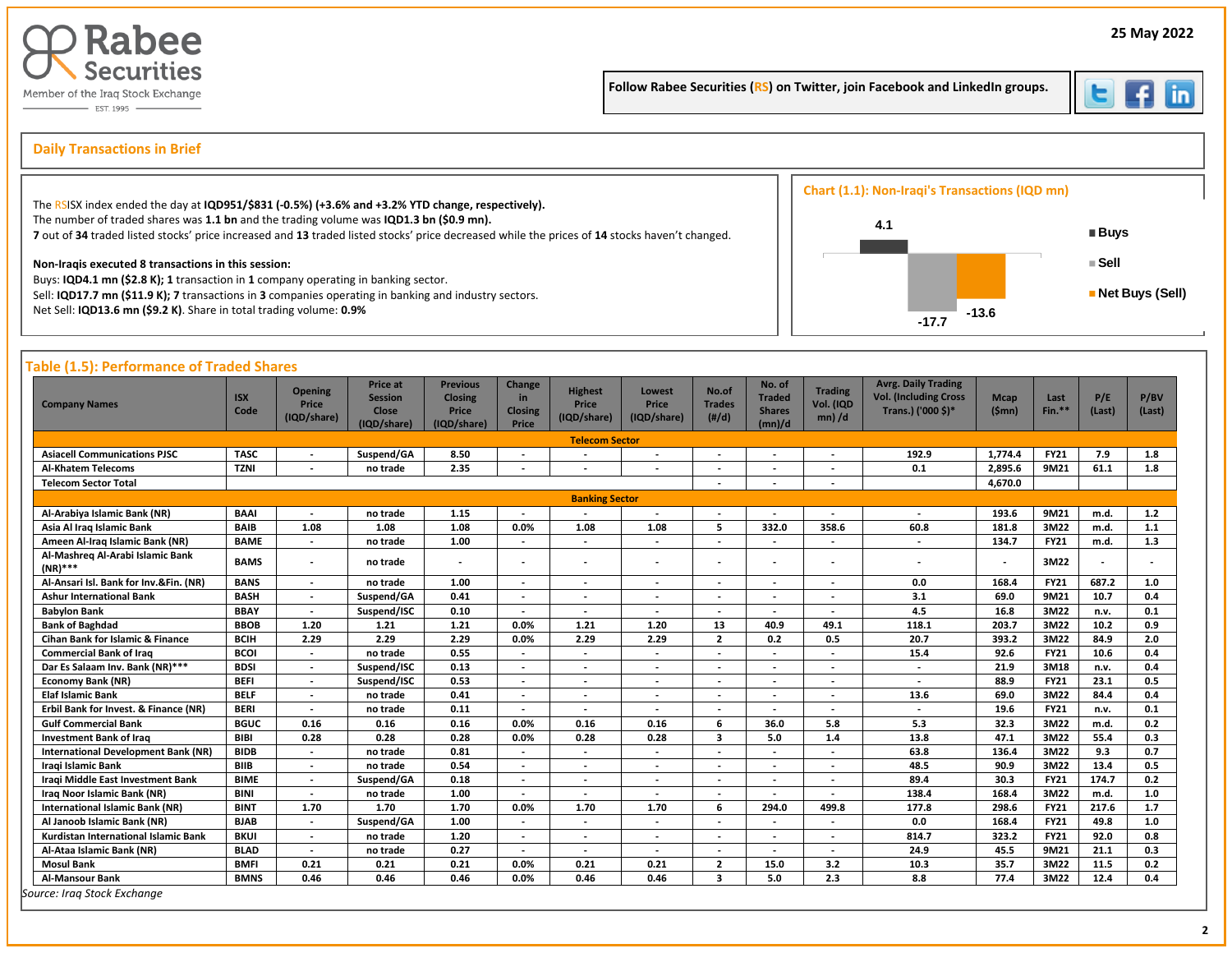

 $-$  EST. 1995  $-$ 

# **Table (1.6): Performance of Traded Shares**

| Al Mustashar Islamic Bank (NR)<br><b>National Islamic Bank</b> | <b>BMUI</b> |                          | (IQD/share) | (IQD/share) | <b>Closing</b><br>Price  | (IQD/share)                        | (IQD/share)              | $(\#/d)$                 | <b>Shares</b><br>(mn)/d  | Vol. (IQD<br>$mn)$ /d    | <b>Vol. (Including Cross</b><br>Trans.) ('000 \$)* | (Smn)   | $Fin.**$    | (Last)                   | (Last) |
|----------------------------------------------------------------|-------------|--------------------------|-------------|-------------|--------------------------|------------------------------------|--------------------------|--------------------------|--------------------------|--------------------------|----------------------------------------------------|---------|-------------|--------------------------|--------|
|                                                                |             |                          |             |             |                          | <b>Banking Sector (Cont.)</b>      |                          |                          |                          |                          |                                                    |         |             |                          |        |
|                                                                |             |                          | no trade    | 1.00        | $\overline{\phantom{a}}$ |                                    |                          | ÷,                       |                          | $\overline{\phantom{a}}$ | 97.5                                               | 168.4   | 3M22        | n.v.                     | 1.0    |
|                                                                | <b>BNAI</b> | $\blacksquare$           | no trade    | 1.02        | $\overline{\phantom{a}}$ |                                    | $\ddot{\phantom{a}}$     |                          |                          | $\overline{\phantom{a}}$ | 118.2                                              | 172.4   | 3M22        | 187.3                    | 0.9    |
| <b>National Bank of Iraq</b>                                   | <b>BNOI</b> | 1.04                     | 1.03        | 1.05        | $-1.9%$                  | 1.04                               | 1.03                     | 8                        | 3.5                      | 3.6                      | 131.1                                              | 173.4   | 3M22        | 7.9                      | 0.8    |
| <b>North Bank</b>                                              | <b>BNOR</b> | $\overline{\phantom{a}}$ | Suspend/ISC | 0.09        | $\sim$                   | $\blacksquare$                     | $\blacksquare$           | $\overline{a}$           | $\sim$                   | $\overline{\phantom{a}}$ | $\sim$                                             | 18.2    | 3M22        | n.v.                     | 0.1    |
| Al-Qabedh Islamic Bank (NR)                                    | <b>BQAB</b> | $\sim$                   | no trade    | 0.24        | $\sim$                   | $\overline{\phantom{a}}$           | $\blacksquare$           | $\blacksquare$           | $\overline{\phantom{a}}$ | $\overline{\phantom{a}}$ | 5.0                                                | 40.4    | <b>FY21</b> | 422.7                    | 0.2    |
| Al-Qurtas Islamic Bank (NR)                                    | <b>BQUR</b> | $\overline{\phantom{a}}$ | no trade    | 1.00        | $\overline{\phantom{a}}$ | $\overline{\phantom{a}}$           | $\overline{\phantom{a}}$ | $\overline{\phantom{a}}$ | $\overline{\phantom{a}}$ | $\overline{\phantom{a}}$ | $\sim$                                             | 168.4   | 3M22        | 177.5                    | 1.0    |
| Al-Rajih Islamic Bank for Inv.&Fin. (NR)                       | <b>BRAJ</b> | $\overline{\phantom{a}}$ | Suspend/ISC | 1.00        | $\overline{\phantom{a}}$ | $\overline{\phantom{a}}$           | $\overline{\phantom{a}}$ | $\blacksquare$           | $\overline{\phantom{a}}$ | $\overline{\phantom{a}}$ | $\overline{a}$                                     | 168.4   | 3M22        | 51.6                     | 1.1    |
| <b>Credit Bank of Iraq (NR)</b>                                | <b>BROI</b> | 0.37                     | 0.37        | 0.37        | 0.0%                     | 0.37                               | 0.37                     | $\mathbf{1}$             | 0.9                      | 0.3                      | 0.7                                                | 62.3    | 3M22        | n.v.                     | 0.3    |
| <b>Region Trade Bank (NR)</b>                                  | <b>BRTB</b> | $\overline{\phantom{a}}$ | no trade    | 1.00        |                          |                                    | $\overline{\phantom{a}}$ |                          |                          |                          | 0.0                                                | 168.4   | 3M22        | 17.5                     | 0.8    |
| <b>Sumer Commercial Bank</b>                                   | <b>BSUC</b> | 0.21                     | 0.20        | 0.22        | $-9.1%$                  | 0.22                               | 0.20                     | 25                       | 268.0                    | 54.4                     | 21.4                                               | 33.7    | 3M22        | n.v.                     | 0.2    |
| Al Taif Islamic Bank                                           | <b>BTIB</b> | $\blacksquare$           | no trade    | 0.77        |                          | $\overline{a}$                     | $\overline{\phantom{a}}$ | $\blacksquare$           |                          |                          | 11.3                                               | 131.2   | <b>FY21</b> | 413.6                    | 0.9    |
| <b>Trans Iraq Bank for Investment</b>                          | <b>BTRI</b> | $\sim$                   | no trade    | 1.00        | $\sim$                   | $\blacksquare$                     | $\overline{\phantom{a}}$ | $\overline{a}$           | $\sim$                   | $\overline{a}$           | 40.5                                               | 177.8   | 3M22        | n.v.                     | 1.0    |
| <b>Trust International Islamic Bank (NR)</b>                   | <b>BTRU</b> | $\blacksquare$           | no trade    | 0.34        | $\blacksquare$           | $\overline{\phantom{a}}$           | $\overline{\phantom{a}}$ | $\blacksquare$           | $\overline{\phantom{a}}$ | $\overline{\phantom{a}}$ | $\overline{\phantom{a}}$                           | 57.2    | 3M22        | 57.6                     | 0.3    |
| <b>United Bank</b>                                             | <b>BUND</b> | $\overline{\phantom{a}}$ | no trade    | 0.10        | $\overline{\phantom{a}}$ | $\overline{\phantom{a}}$           | $\overline{\phantom{a}}$ | $\overline{\phantom{a}}$ | $\blacksquare$           | $\overline{\phantom{a}}$ | 4.1                                                | 20.2    | <b>FY21</b> | 15.0                     | 0.1    |
| <b>Union Bank (NR)</b>                                         | <b>BUOI</b> | $\overline{\phantom{a}}$ | no trade    | 0.27        | $\overline{\phantom{a}}$ | $\overline{\phantom{a}}$           | $\overline{\phantom{a}}$ | $\overline{\phantom{a}}$ | $\overline{\phantom{a}}$ | $\overline{\phantom{a}}$ | 172.3                                              | 45.8    | <b>FY21</b> | 67.3                     | 0.3    |
| <b>World Islamic Bank (NR)</b>                                 | <b>BWOR</b> | $\blacksquare$           | Suspend/GA  | 1.00        | $\sim$                   | $\blacksquare$                     | $\overline{\phantom{a}}$ | $\blacksquare$           | $\sim$                   | $\blacksquare$           | 0.0                                                | 168.4   | 3M22        | 44.4                     | 0.9    |
| Zain Al-Iraq Islamic Bank (NR)                                 | <b>BZII</b> |                          | Suspend/GA  | 0.34        |                          |                                    |                          |                          |                          |                          | 0.0                                                | 57.2    | 3M22        | 21.7                     | 0.3    |
| <b>Banking Sector Total</b>                                    |             |                          |             |             |                          |                                    |                          | 74                       | 1,000.5                  | 978.8                    |                                                    | 4,939.0 |             |                          |        |
|                                                                |             |                          |             |             |                          | <b>Industry Sector</b>             |                          |                          |                          |                          |                                                    |         |             |                          |        |
| <b>Baghdad for Packing Materials</b>                           | <b>IBPM</b> | $\overline{\phantom{a}}$ | no trade    | 2.00        | $\overline{\phantom{a}}$ | $\overline{\phantom{a}}$           | $\overline{\phantom{a}}$ | $\blacksquare$           | $\overline{\phantom{a}}$ | $\overline{\phantom{a}}$ | 0.0                                                | 1.5     | 3M22        | n.v.                     | 2.0    |
| <b>Baghdad Soft Drinks</b>                                     | <b>IBSD</b> | 4.33                     | 4.34        | 4.37        | $-0.7%$                  | 4.34                               | 4.30                     | 45                       | 24.3                     | 104.9                    | 58.5                                               | 597.2   | 3M22        | 18.0                     | 1.7    |
| <b>Electronic Industries</b>                                   | IELI        | $\blacksquare$           | Suspend/ISC | 0.45        |                          | $\blacksquare$                     | $\overline{\phantom{a}}$ |                          | $\blacksquare$           |                          | $\sim$                                             | 5.5     | 6M17        | n.v.                     | 0.6    |
| Fallujah for Construction Mat. (NR)                            | <b>IFCM</b> | 3.50                     | 3.43        | 3.50        | $-2.0%$                  | 3.50                               | 3.43                     | 18                       | 1.3                      | 4.5                      | 12.5                                               | 7.2     | 9M21        | 74.9                     | 3.6    |
| Nationality H. Furniture (NR)***                               | <b>IHFI</b> | $\sim$                   | no trade    | 1.60        | $\sim$                   | $\sim$                             | $\overline{\phantom{a}}$ | $\overline{\phantom{a}}$ | $\sim$                   | $\blacksquare$           | 0.2                                                | 1.8     | <b>FY21</b> | 15.3                     | 1.3    |
| <b>Al-Hilal Industries</b>                                     | IHLI        | 0.88                     | 0.87        | 0.89        | $-2.2%$                  | 0.88                               | 0.87                     | 16                       | 15.7                     | 13.7                     | 19.1                                               | 7.3     | 9M21        | n.v.                     | n.v.   |
| <b>Iragi for Carton Manufacturies</b>                          | <b>IICM</b> | 0.97                     | 0.96        | 0.97        | $-1.0%$                  | 0.97                               | 0.96                     | $\overline{2}$           | 2.5                      | 2.4                      | 5.0                                                | 4.9     | 6M21        | n.v.                     | n.v.   |
| Iraqi Date Processing & Marketing                              | <b>IIDP</b> | $\overline{\phantom{a}}$ | Suspend/GA  | 1.09        | $\sim$                   | $\overline{a}$                     | $\overline{\phantom{a}}$ | $\overline{\phantom{a}}$ | $\sim$                   | $\overline{a}$           | 3.8                                                | 12.7    | 9M21        | n.v.                     | 0.9    |
| <b>Iraqi Engineering Works</b>                                 | <b>IIEW</b> | 4.65                     | 4.65        | 4.65        | 0.0%                     | 4.65                               | 4.65                     | $\mathbf{1}$             | 0.1                      | 0.3                      | 1.0                                                | 4.7     | 3M22        | n.v.                     | 7.1    |
| <b>Iragi For Tufted Carpets</b>                                | <b>IITC</b> | 16.60                    | 16.63       | 16.52       | 0.7%                     | 16.63                              | 16.60                    | $\overline{2}$           | 0.2                      | 2.5                      | 1.9                                                | 5.6     | 3M22        | n.v.                     | 3.0    |
| Al -Khazer for Construction M.                                 | <b>IKHC</b> |                          | no trade    | 2.30        |                          |                                    | $\overline{\phantom{a}}$ |                          | $\overline{\phantom{a}}$ | $\overline{\phantom{a}}$ | $1.2$                                              | 1.7     | <b>FY20</b> | 25.0                     |        |
| AL-Kindi of Veterinary Vac.                                    | <b>IKLV</b> | $\overline{a}$           | no trade    | 1.55        | $\overline{\phantom{a}}$ | $\overline{a}$                     | $\overline{\phantom{a}}$ |                          |                          | $\overline{a}$           | 13.1                                               | $6.2$   | 3M22        | n.v.                     | 1.3    |
| Al-Mansour Pharmaceutical Industries                           | <b>IMAP</b> | 2.50                     | 2.46        | 2.50        | $-1.6%$                  | 2.50                               | 2.46                     | 5                        | 0.6                      | $1.4$                    | 22.9                                               | 26.5    | 3M22        | n.v.                     | 3.9    |
| <b>Modern Chemical Industries (NR)</b>                         | <b>IMCI</b> | $\sim$                   | no trade    | 100.00      | $\overline{\phantom{a}}$ | $\blacksquare$                     | $\overline{\phantom{a}}$ | $\blacksquare$           | $\sim$                   | $\blacksquare$           | 5.9                                                | 12.1    | 3M22        | $\overline{\phantom{a}}$ | 3.8    |
| <b>Modern Construction Mat. (NR)</b>                           | <b>IMCM</b> | $\overline{\phantom{a}}$ | Suspend/ISC | 0.47        | $\sim$                   | $\blacksquare$                     | $\overline{\phantom{a}}$ | $\blacksquare$           | $\overline{\phantom{a}}$ | $\overline{\phantom{a}}$ | $\sim$                                             | 1.7     | <b>FY13</b> | 10.4                     | 0.5    |
| National Comp. for Met. Ind. M.&B.                             | <b>IMIB</b> | $\overline{a}$           | no trade    | 2.35        | $\overline{\phantom{a}}$ | $\overline{a}$                     | $\overline{\phantom{a}}$ | $\overline{\phantom{a}}$ | $\overline{\phantom{a}}$ | $\overline{a}$           | $1.1$                                              | 11.9    | 9M21        | 189.1                    | n.v.   |
| Modern Sewing***                                               | <b>IMOS</b> | 6.40                     | 6.40        | 6.40        | 0.0%                     | 6.40                               | 6.40                     | 1                        | 0.0                      | 0.1                      | 10.2                                               | 8.6     | 3M22        | 21.0                     | 3.7    |
| <b>National Chemical &amp; Plastic Industries</b>              | <b>INCP</b> | 2.44                     | 2.40        | 2.44        | $-1.6%$                  | 2.44                               | 2.40                     | $\overline{2}$           | 2.0                      | 4.9                      | 11.5                                               | 24.5    | 9M21        | 32.4                     | 3.2    |
| Ready Made Clothes***                                          | <b>IRMC</b> | 12.50                    | 12.50       | 12.80       | $-2.3%$                  | 12.75                              | 12.50                    | $\overline{\mathbf{3}}$  | 0.1                      | 1.6                      | $1.2$                                              | 26.8    | 3M22        | 270.6                    | 16.2   |
| The Light and Mining Industries (NR)                           | <b>ITLI</b> | $\overline{a}$           | Suspend/ISC | 0.31        | $\overline{\phantom{a}}$ |                                    | $\overline{\phantom{a}}$ | $\blacksquare$           | $\overline{\phantom{a}}$ | $\overline{\phantom{a}}$ | $\overline{\phantom{a}}$                           | 3.5     | <b>FY17</b> | n.v.                     | n.v.   |
| <b>Industry Sector Total</b>                                   |             |                          |             |             |                          |                                    |                          | 95                       | 46.7                     | 136.3                    |                                                    | 771.8   |             |                          |        |
|                                                                |             |                          |             |             |                          | <b>Hotels &amp; Tourism Sector</b> |                          |                          |                          |                          |                                                    |         |             |                          |        |
| <b>Ashour Hotel (NR)</b>                                       | <b>HASH</b> | 9.50                     | 9.50        | 9.40        | 1.1%                     | 9.50                               | 9.50                     | $\overline{2}$           | 0.0                      | 0.2                      | 1.3                                                | 2.4     | 3M22        | $\overline{\phantom{a}}$ | 26.8   |
| <b>Baghdad Hotel</b>                                           | <b>HBAG</b> | $\overline{\phantom{0}}$ | no trade    | 8.00        | $\overline{\phantom{a}}$ | $\overline{\phantom{a}}$           | $\overline{\phantom{a}}$ | $\blacksquare$           | $\blacksquare$           | $\overline{\phantom{a}}$ | 3.4                                                | 20.7    | 3M22        | 13.7                     | 3.5    |
| <b>Babylon Hotel</b>                                           | <b>HBAY</b> | 85.00                    | 85.00       | 85.00       | 0.0%                     | 85.00                              | 85.00                    | $\mathbf{1}$             | 0.0                      | 0.4                      | 16.7                                               | 114.5   | <b>FY21</b> | 36.1                     | 12.6   |
| <b>Ishtar Hotels</b>                                           | <b>HISH</b> | 9.20                     | 9.20        | 9.20        | 0.0%                     | 9.20                               | 9.20                     | 5                        | 0.3                      | 2.8                      | 2.0                                                | 43.4    | 6M21        | n.v.                     | 6.5    |
| Karbala Hotels***                                              | <b>HKAR</b> |                          | no trade    | 0.95        |                          | $\overline{a}$                     | $\ddot{\phantom{a}}$     |                          |                          |                          | 0.4                                                | 4.8     | 3M22        | $\mathbb{L}$             | 0.9    |

 *Source: Iraq Stock Exchange*

 $\overline{a}$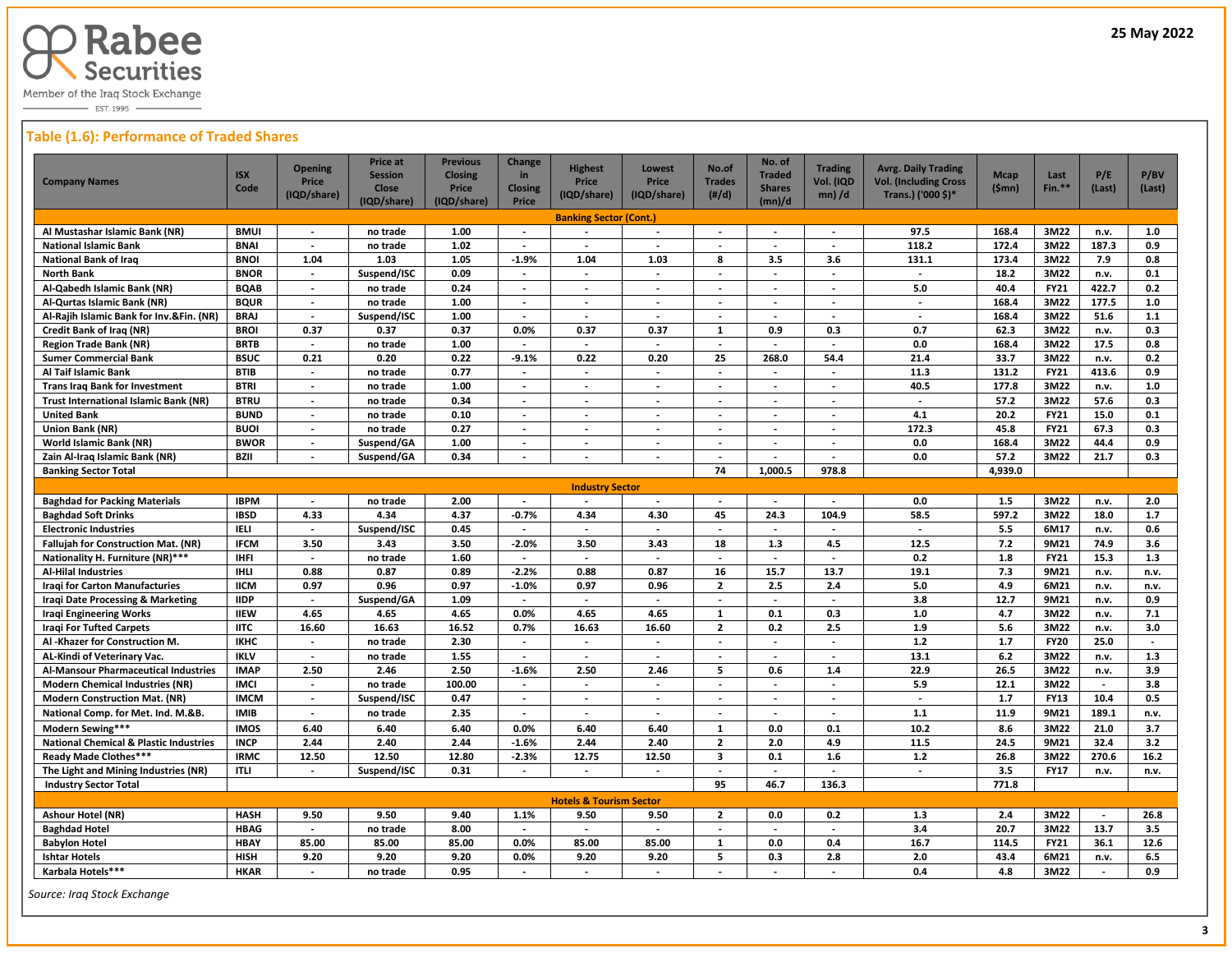

 $\overline{\phantom{0}}$  EST. 1995

# **Table (1.7): Performance of Traded Shares**

| <b>Company Names</b>                       | <b>ISX</b><br>Code | <b>Opening</b><br>Price<br>(IQD/share) | Price at<br><b>Session</b><br>Close<br>(IQD/share) | <b>Previous</b><br>Closing<br>Price<br>(IQD/share) | Change<br>in<br><b>Closing</b><br>Price | <b>Highest</b><br>Price<br>(IQD/share)     | <b>Lowest</b><br><b>Price</b><br>(IQD/share) | No.of<br><b>Trades</b><br>$(\#/d)$ | No. of<br><b>Traded</b><br><b>Shares</b><br>(mn)/d | <b>Trading</b><br>Vol. (IQD<br>$mn)$ /d | <b>Avrg. Daily Trading</b><br><b>Vol. (Including Cross</b><br>Trans.) ('000 \$)* | <b>Mcap</b><br>(Smn)     | Last<br>$Fin.**$ | P/E<br>(Last)            | P/BV<br>(Last) |
|--------------------------------------------|--------------------|----------------------------------------|----------------------------------------------------|----------------------------------------------------|-----------------------------------------|--------------------------------------------|----------------------------------------------|------------------------------------|----------------------------------------------------|-----------------------------------------|----------------------------------------------------------------------------------|--------------------------|------------------|--------------------------|----------------|
|                                            |                    |                                        |                                                    |                                                    |                                         | <b>Hotels &amp; Tourism Sector (Cont.)</b> |                                              |                                    |                                                    |                                         |                                                                                  |                          |                  |                          |                |
| <b>Mansour Hotel</b>                       | <b>HMAN</b>        | 14.00                                  | 14.00                                              | 13.50                                              | 3.7%                                    | 14.01                                      | 14.00                                        | 12                                 | 0.7                                                | 10.4                                    | 2.0                                                                              | 27.6                     | 6M21             | n.v.                     | 13.3           |
| National Company for Tourism Inv.          | <b>HNTI</b>        | $\overline{a}$                         | no trade                                           | 8.80                                               |                                         |                                            | $\overline{\phantom{a}}$                     |                                    | $\overline{\phantom{a}}$                           | $\overline{\phantom{a}}$                | 2.8                                                                              | 37.1                     | 3M22             | $\overline{\phantom{a}}$ | 3.3            |
| <b>Palestine Hotel</b>                     | <b>HPAL</b>        | $\overline{\phantom{a}}$               | Suspend/GA                                         | 8.25                                               | $\overline{\phantom{a}}$                | $\overline{\phantom{a}}$                   | $\overline{\phantom{a}}$                     | $\overline{\phantom{a}}$           | $\overline{\phantom{a}}$                           | $\overline{\phantom{a}}$                | 0.9                                                                              | 24.8                     | 3M21             | n.v.                     | 4.2            |
| Al-Sadeer Hotel***                         | <b>HSAD</b>        | 13.50                                  | 13.50                                              | 13.90                                              | $-2.9%$                                 | 13.50                                      | 13.50                                        | 37                                 | 2.0                                                | 27.2                                    | 19.7                                                                             | 12.4                     | 3M22             |                          | 16.5           |
| <b>Mosul Dam Tourist Village (NR)</b>      | <b>HTVM</b>        |                                        | no trade                                           | 6.27                                               |                                         |                                            | $\overline{\phantom{a}}$                     |                                    | $\overline{\phantom{a}}$                           |                                         | 0.4                                                                              | 1.0                      | 3M22             | n.v.                     |                |
| <b>Hotel&amp;Tourism Sector Total</b>      |                    |                                        |                                                    |                                                    |                                         |                                            |                                              | 57                                 | 3.1                                                | 41.0                                    |                                                                                  | 288.6                    |                  |                          |                |
| <b>Services Sector</b>                     |                    |                                        |                                                    |                                                    |                                         |                                            |                                              |                                    |                                                    |                                         |                                                                                  |                          |                  |                          |                |
| Al-Ameen Estate Inv.                       | <b>SAEI</b>        | $\overline{\phantom{a}}$               | no trade                                           | 1.50                                               | $\overline{\phantom{a}}$                |                                            | $\overline{\phantom{a}}$                     | $\overline{\phantom{a}}$           |                                                    |                                         | 0.1                                                                              | 7.0                      | 3M22             | 51.3                     | 1.4            |
| <b>AL-Badia for General Trans</b>          | <b>SBAG</b>        | $\overline{\phantom{a}}$               | Suspend/ISC                                        | 0.59                                               | $\blacksquare$                          |                                            |                                              |                                    |                                                    |                                         | $\overline{a}$                                                                   | 0.9                      | <b>FY17</b>      | n.v.                     | 1.2            |
| <b>Baghdad Passengers Transport</b>        | <b>SBPT</b>        | 29.00                                  | 29.00                                              | 28.50                                              | 1.8%                                    | 29.00                                      | 29.00                                        | $\mathbf{1}$                       | 0.1                                                | 1.5                                     | 4.0                                                                              | 19.5                     | 3M22             |                          | 5.2            |
| Ibdaa Al-Sharg Al-Awsat G. Cont. (NR)      | <b>SIBD</b>        | $\overline{\phantom{a}}$               | no trade                                           | 0.00                                               |                                         |                                            | $\overline{\phantom{a}}$                     | $\overline{\phantom{a}}$           | $\overline{\phantom{a}}$                           | $\overline{\phantom{a}}$                | $\overline{\phantom{a}}$                                                         | $\overline{\phantom{a}}$ | 3M22             | $\overline{a}$           |                |
| Iraqi for General Transp. (NR)             | <b>SIGT</b>        | $\overline{\phantom{a}}$               | Suspend/ISC                                        | 1.14                                               | $\overline{\phantom{a}}$                | $\overline{\phantom{a}}$                   | $\overline{\phantom{a}}$                     |                                    |                                                    | $\overline{\phantom{a}}$                | 0.7                                                                              | 3.0                      | 3M21             | n.v.                     | 1.4            |
| <b>Iragi Land Transport</b>                | <b>SILT</b>        | $\overline{a}$                         | Suspend/ISC                                        | 1.55                                               |                                         |                                            | $\overline{\phantom{a}}$                     | $\overline{\phantom{a}}$           |                                                    | $\overline{\phantom{a}}$                | $\overline{\phantom{a}}$                                                         | 14.6                     | 3M20             | n.v.                     | 2.8            |
| Kharkh Tour Amuzement City***              | <b>SKTA</b>        | 2.78                                   | 2.72                                               | 2.74                                               | $-0.7%$                                 | 2.78                                       | 2.63                                         | 37                                 | 7.9                                                | 21.6                                    | 10.3                                                                             | 2.7                      | 3M22             | 3.9                      | 2.5            |
| Al-Mosul for Funfairs***                   | <b>SMOF</b>        |                                        | no trade                                           | 11.40                                              |                                         |                                            |                                              |                                    |                                                    |                                         | 4.3                                                                              | 11.5                     | 3M22             | 157.6                    | 8.2            |
| Mamoura Real-estate Inv.                   | <b>SMRI</b>        | 2.70                                   | 3.05                                               | 2.93                                               | 4.1%                                    | 3.05                                       | 2.70                                         | 38                                 | 16.8                                               | 49.6                                    | 14.5                                                                             | 46.8                     | 3M22             | 48.2                     | 2.8            |
| <b>AL-Nukhba for Construction</b>          | <b>SNUC</b>        | 0.41                                   | 0.41                                               | 0.45                                               | $-8.9%$                                 | 0.41                                       | 0.41                                         | 1                                  | 3.0                                                | $1.2$                                   | 1.2                                                                              | 0.6                      | 9M21             | 399.3                    | 0.3            |
| <b>Services Sector Total</b>               |                    |                                        |                                                    |                                                    |                                         |                                            |                                              | 77                                 | 27.8                                               | 73.9                                    |                                                                                  | 106.7                    |                  |                          |                |
|                                            |                    |                                        |                                                    |                                                    |                                         | <b>Agriculture Sector</b>                  |                                              |                                    |                                                    |                                         |                                                                                  |                          |                  |                          |                |
| Al-Ahlyia for Agricultural Prod.           | <b>AAHP</b>        |                                        | no trade                                           | 0.94                                               | $\overline{\phantom{a}}$                |                                            | $\overline{a}$                               | $\overline{\phantom{a}}$           |                                                    |                                         | 0.0                                                                              | 0.4                      | 9M21             | n.v.                     | 1.7            |
| Iraqi Agricultural Products Mark. Meat     | <b>AIPM</b>        | 4.80                                   | 4.80                                               | 4.80                                               | 0.0%                                    | 4.80                                       | 4.80                                         | $\overline{2}$                     | 0.5                                                | 2.4                                     | 1.2                                                                              | 16.2                     | 3M22             | 45.3                     | 2.4            |
| <b>Iragi Agricultural Products</b>         | <b>AIRP</b>        | $\overline{\phantom{a}}$               | no trade                                           | 21.00                                              |                                         |                                            | $\overline{a}$                               | $\overline{\phantom{a}}$           | $\overline{\phantom{a}}$                           | $\overline{\phantom{a}}$                | 2.7                                                                              | 5.1                      | 3M22             | 12.6                     | 2.7            |
| Iragi for Seed Production***               | <b>AISP</b>        | 11.45                                  | 11.37                                              | 11.40                                              | $-0.3%$                                 | 11.45                                      | 11.35                                        | 34                                 | 3.2                                                | 36.5                                    | 120.3                                                                            | 153.1                    | 9M21             | n.v.                     | 3.0            |
| <b>Modern Animal &amp; Agr. Production</b> | <b>AMAP</b>        |                                        | Suspend/ISC                                        | 0.21                                               |                                         |                                            |                                              |                                    |                                                    |                                         |                                                                                  | 0.6                      | 6M20             | 9.8                      | 0.2            |
| Middle East Prod. & Marketing-Fish         | <b>AMEF</b>        | $\blacksquare$                         | Suspend/GA                                         | 8.25                                               | $\blacksquare$                          | $\overline{\phantom{a}}$                   | $\blacksquare$                               | $\overline{\phantom{a}}$           | $\overline{\phantom{a}}$                           | $\overline{\phantom{a}}$                | 0.1                                                                              | $1.7$                    | 6M21             | n.v.                     | 3.4            |
| AL - Rebas for Poultry & Feed              | <b>AREB</b>        | $\overline{\phantom{a}}$               | no trade                                           |                                                    | $\overline{\phantom{a}}$                |                                            | $\overline{\phantom{a}}$                     | $\overline{\phantom{a}}$           | $\overline{\phantom{a}}$                           |                                         | $\overline{\phantom{a}}$                                                         | $\overline{\phantom{a}}$ | 9M21             |                          |                |
| <b>Agriculture Sector Total</b>            |                    |                                        |                                                    |                                                    |                                         |                                            |                                              | 36                                 | 3.7                                                | 38.9                                    |                                                                                  | 177.0                    |                  |                          |                |
|                                            |                    |                                        |                                                    |                                                    |                                         | <b>Insurance Sector</b>                    |                                              |                                    |                                                    |                                         |                                                                                  |                          |                  |                          |                |
| <b>AHliya For Insurance (NR)</b>           | <b>NAHF</b>        | $\blacksquare$                         | no trade                                           | 0.50                                               | $\overline{\phantom{a}}$                |                                            | $\overline{\phantom{a}}$                     | $\overline{\phantom{a}}$           |                                                    |                                         | 0.0                                                                              | 2.4                      | 3M22             | 6.5                      | 0.5            |
| Al-Ameen for Insurance***                  | <b>NAME</b>        | 0.70                                   | 0.69                                               | 0.66                                               | 4.5%                                    | 0.70                                       | 0.69                                         | $\overline{\mathbf{3}}$            | 0.1                                                | 0.0                                     | 0.1                                                                              | 2.2                      | 3M22             | 8.4                      | 0.7            |
| Dar Al-Salam for Insurance (NR)            | <b>NDSA</b>        | $\overline{\phantom{a}}$               | no trade                                           | 0.39                                               |                                         |                                            | $\overline{\phantom{a}}$                     | $\overline{\phantom{a}}$           | $\overline{\phantom{a}}$                           |                                         | 0.2                                                                              | 1.8                      | 9M21             | 39.5                     | 0.4            |
| Gulf Insurance&Reinsurance***              | <b>NGIR</b>        | 0.26                                   | 0.26                                               | 0.25                                               | 4.0%                                    | 0.26                                       | 0.26                                         | $\overline{2}$                     | 0.1                                                | 0.0                                     | 0.1                                                                              | $1.2$                    | 9M21             | 20.9                     | 0.2            |
| Al-Hamraa for Insurance (NR)***            | <b>NHAM</b>        |                                        | no trade                                           | 0.70                                               | $\overline{\phantom{a}}$                | $\overline{\phantom{a}}$                   | $\overline{\phantom{a}}$                     | $\overline{\phantom{a}}$           | $\overline{\phantom{a}}$                           | $\overline{\phantom{a}}$                | 0.2                                                                              | 11.8                     | 9M21             | n.v.                     | 1.6            |
| <b>Insurance Sector Total</b>              |                    |                                        |                                                    |                                                    |                                         |                                            |                                              | 5                                  | 0.2                                                | 0.1                                     |                                                                                  | 19.4                     |                  |                          |                |

 *Source: Iraq Stock Exchange*

 $\overline{a}$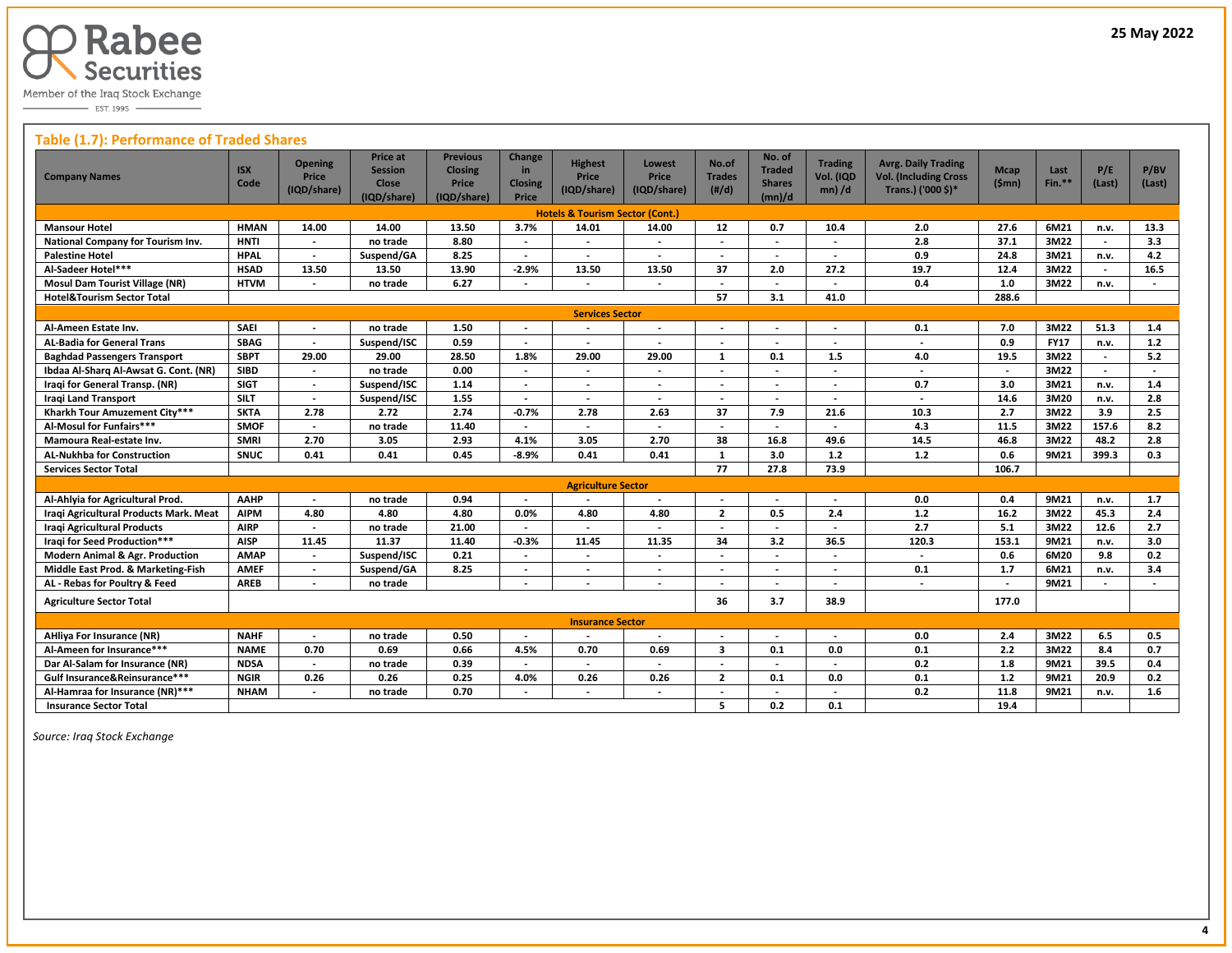

#### **Table (1.8): Performance of Traded Shares**

| <b>Company Names</b>                | <b>ISX</b><br>Code | <b>Opening</b><br>Price<br>(IQD/share) | <b>Price at</b><br><b>Session</b><br><b>Close</b><br>(IQD/share) | <b>Previous</b><br><b>Closing</b><br><b>Price</b><br>(IQD/share) | Change<br>in<br><b>Closing</b><br><b>Price</b> | <b>Highest</b><br>Price<br>(IQD/share) | Lowest<br><b>Price</b><br>(IQD/share) | No.of<br><b>Trades</b><br>(H/d) | No. of<br><b>Traded</b><br><b>Shares</b><br>(mn)/d | <b>Trading</b><br>Vol. (IQD<br>$mn)$ /d | <b>Avrg. Daily Trading</b><br><b>Vol. (Including Cross</b><br>Trans.) ('000 \$)* | <b>Mcap</b><br>(\$mn) | Last<br>Fin.* | P/E<br>(Last) | P/BV<br>(Last) |
|-------------------------------------|--------------------|----------------------------------------|------------------------------------------------------------------|------------------------------------------------------------------|------------------------------------------------|----------------------------------------|---------------------------------------|---------------------------------|----------------------------------------------------|-----------------------------------------|----------------------------------------------------------------------------------|-----------------------|---------------|---------------|----------------|
| <b>Investment Sector</b>            |                    |                                        |                                                                  |                                                                  |                                                |                                        |                                       |                                 |                                                    |                                         |                                                                                  |                       |               |               |                |
| Al-Ameen Financial Inv. (NR)        | <b>VAMF</b>        |                                        | Suspend/GA                                                       | 0.55                                                             | $\overline{\phantom{0}}$                       | $\overline{\phantom{a}}$               |                                       |                                 | $\overline{\phantom{a}}$                           | $\overline{\phantom{0}}$                | 0.0                                                                              | 0.6                   | 3M22          | 106.8         | 0.5            |
| AL-Batek Investment (NR)            | <b>VBAT</b>        | $\,$                                   | Suspend/ISC                                                      | 0.45                                                             | $\sim$                                         | $\overline{\phantom{a}}$               | $\overline{\phantom{a}}$              | $\overline{\phantom{a}}$        | $\overline{\phantom{a}}$                           | $\overline{\phantom{a}}$                | $\overline{\phantom{a}}$                                                         | 0.3                   | <b>FY19</b>   | 558.5         | 0.4            |
| Al-Khair for Financial Inv. (NR)    | <b>VKHF</b>        | $\overline{\phantom{a}}$               | Suspend/ISC                                                      | 0.10                                                             | $\overline{\phantom{a}}$                       | $\overline{\phantom{a}}$               |                                       |                                 | $\overline{\phantom{a}}$                           | $\overline{\phantom{0}}$                | 0.0                                                                              | 0.5                   | <b>FY19</b>   | n.v.          | 0.3            |
| Bain Al-Nahrain Financial Inv. (NR) | <b>VMES</b>        | $\,$                                   | no trade                                                         | 0.90                                                             | $\overline{\phantom{a}}$                       | $\overline{\phantom{a}}$               |                                       |                                 | $\overline{\phantom{a}}$                           | $\overline{\phantom{0}}$                |                                                                                  | 0.6                   | 3M22          | n.v.          | 1.9            |
| AL-Wiaam for Financial Inv. (NR)    | <b>VWIF</b>        | $\overline{\phantom{0}}$               | no trade                                                         | 0.25                                                             | $\overline{\phantom{a}}$                       |                                        |                                       |                                 | $\overline{\phantom{a}}$                           | $\overline{\phantom{0}}$                | 0.0                                                                              | 0.3                   | 3M22          | 11.5          | 0.3            |
| Al-Zawraa for Financial Inv. (NR)   | <b>VZAF</b>        | $\,$                                   | no trade                                                         | 0.20                                                             | $\overline{\phantom{a}}$                       | $\overline{\phantom{a}}$               |                                       |                                 | $\overline{\phantom{a}}$                           | $\overline{\phantom{0}}$                | 0.0                                                                              | 0.2                   | 3M22          | n.v.          | 0.2            |
| <b>Investment Sector Total</b>      |                    |                                        |                                                                  |                                                                  |                                                |                                        |                                       | $\overline{\phantom{a}}$        | $\overline{\phantom{0}}$                           | $\overline{\phantom{0}}$                |                                                                                  | 2.4                   |               |               |                |
| <b>Grand Total</b>                  |                    |                                        |                                                                  |                                                                  |                                                |                                        |                                       | 344                             | 1,081.9                                            | 1,268.9                                 |                                                                                  | 10,974.9              |               |               |                |

#### *Source: Iraq Stock Exchange*

\*Average data was calculated according to the recent twelve months, by dividing the total trading volume in the last twelve months by the total number of trading days (excluding the No. of days shares were suspended due to *\*\* Last Financials: The date of the most recent financial statements.* 

P/E (Last): While calculating P/E (Last), we divided "Current Mcap" to "trailing net profit" when the recently announced financial statements are for the interim period. For the companies which trailing profit cannot be ca *we divided "Current MCap" to "annualized YTD profit," while calculating P/E (Last). We adjusted unaudited profit before tax values by deducting 15% income tax, while calculating annualized YTD profit.*

 *P/BV (Last): Calculated by dividing "Current Mcap" to "BV in its Last Financials".*

Iraqi banks started to publish IFRS annual reports starting 2016; however, interim period results are available according to Iraqi accounting rules. As a result, we will continue to depend only on the financial results pre *rules to be able to work with consistent data till the financial statements for both quarterly and annual data will be available according to IFRS standards.* 

\*\*\*When the original shares resume trading, we start using the number of shares that the company will reach after the capital increase with the assumption that the capital increase was reflected to the price of the shares. *Mcap.*

*Note: "Suspend/ISC" companies are not trading due to ISC Instructions.*

 *"Suspend/GA" companies are not trading due to General Assembly Meetings.*

"(NR)": These are the companies which are trading in the Non-Regular market (in compliance with Iraq Securities Commission law numbered 132/9 on 20/12/2012). These companies were moved to the secondary market (non-regular) decrease in their trading volume and the number of days that these companies are being traded for. Please note, according to the Regulations of the Secondary Market, in each trading session, the average share price will be maximum increase and decrease of +/- 20% will be based on the average price in the previous session. The price should be valid during three effective trading sessions after the listing, and it will be free in the first tra "We use the FX rate given by the bank that Rabee Securities makes its banking transactions while calculating the dollar values in our research reports instead of CBI market FX rate to be more conservative."